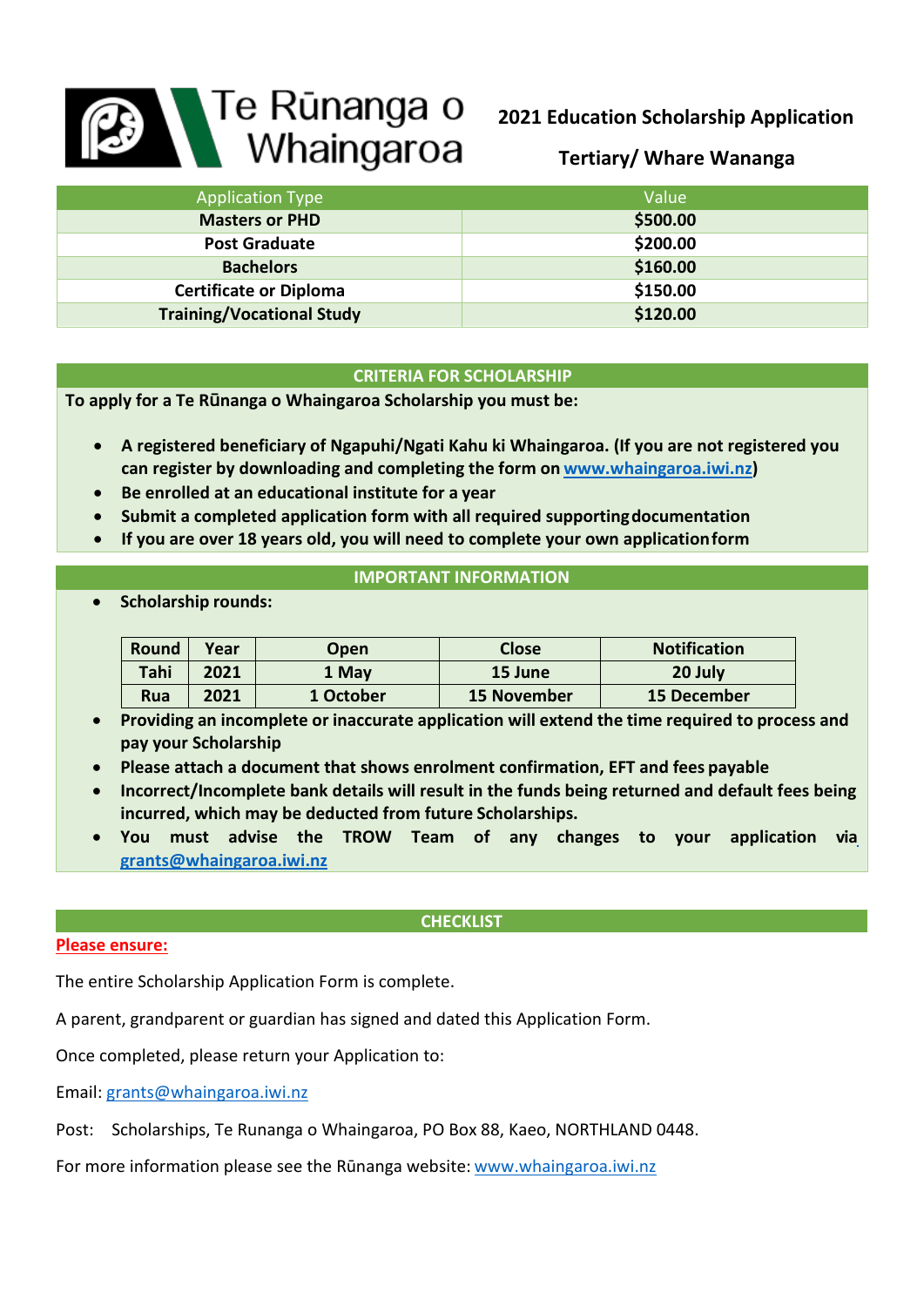# **APPLICANT INFORMATION**

### **Personal Details**

| <b>First Names:</b> | Surname:                                           |
|---------------------|----------------------------------------------------|
| Date of Birth:      | Gender $\square$ Tane $\square$ Wāhine $\square$ : |

# **Postal/Physical address**

| Home Address: |           |
|---------------|-----------|
| Suburb:       | City:     |
| County:       | Postcode: |

# **Contact Details:**

| Phone:  | Mobile:                                            |
|---------|----------------------------------------------------|
| E-Mail: | $\Box$ I DO NOT want my e-mail on the mailing list |

Are you a registered member of Te Rūnanga O Whaingaroa?  $\Box$  Yes  $\Box$  No Reg#:

| <b>EDUCATION PROVIDER INFORMATION</b>                                      |                                                                                                                                                                                                                                                                                                                  |  |
|----------------------------------------------------------------------------|------------------------------------------------------------------------------------------------------------------------------------------------------------------------------------------------------------------------------------------------------------------------------------------------------------------|--|
| Name of Education Provider:                                                |                                                                                                                                                                                                                                                                                                                  |  |
| Education provider contact number:                                         |                                                                                                                                                                                                                                                                                                                  |  |
| <b>Enrolment Option:</b>                                                   | $\Box$ Fulltime $\Box$ Part-time                                                                                                                                                                                                                                                                                 |  |
| Education Scholarship you are applying for:                                |                                                                                                                                                                                                                                                                                                                  |  |
|                                                                            | $\Box$ Training/Vocational Study $\Box$ Certificate or Diploma $\Box$ Bachelors $\Box$ Post Graduate $\Box$ Master's or PHD                                                                                                                                                                                      |  |
|                                                                            | What are the key factors you consider when choosing and education provider?<br>$\Box$ Offers high quality teaching $\Box$ Scholarships $\Box$ Family and friends have attended $\Box$ It was recommended to<br>me $\Box$ Te Reo Māori $\Box$ High graduate employment rate $\Box$ Course offerings $\Box$ Other: |  |
| Was this education provider your first choice? $\Box$ Yes $\Box$ No        |                                                                                                                                                                                                                                                                                                                  |  |
| Are you happy with the overall quality of the Education Provider?          |                                                                                                                                                                                                                                                                                                                  |  |
| $\Box$ Excellent $\Box$ Okay $\Box$ Needs Improvement $\Box$ Unhappy       |                                                                                                                                                                                                                                                                                                                  |  |
|                                                                            | I give consent for Te Rūnanga O Whaingaroa to contact the listed education provider within this application form                                                                                                                                                                                                 |  |
| to confirm enrolment and/or access to school reports. $\Box$ Yes $\Box$ No |                                                                                                                                                                                                                                                                                                                  |  |

### **EDUCATION AND LEARNING**

What is your highest qualification to date?

 $\Box$  NCEA L1  $\Box$  NCEA L2  $\Box$  NCEA L3  $\Box$ Cambridge IGCSE  $\Box$  Cambridge AS  $\Box$  Cambridge AS and A2

 $\Box$  Certificate  $\Box$  Diploma  $\Box$  Degree  $\Box$  Postgraduate Degree  $\Box$  Masters  $\Box$  Graduate Certificate  $\Box$  Doctorate  $\Box$  Other:

What is you intended field of Study? (i.e. Agriculture, Trades, Te Reo, Social Development, Health, Education, Business Administration):

What year of study will you be completing this year?  $\Box$  Year 1  $\Box$  Year 2  $\Box$  Year 3  $\Box$  Year 4  $\Box$  Other: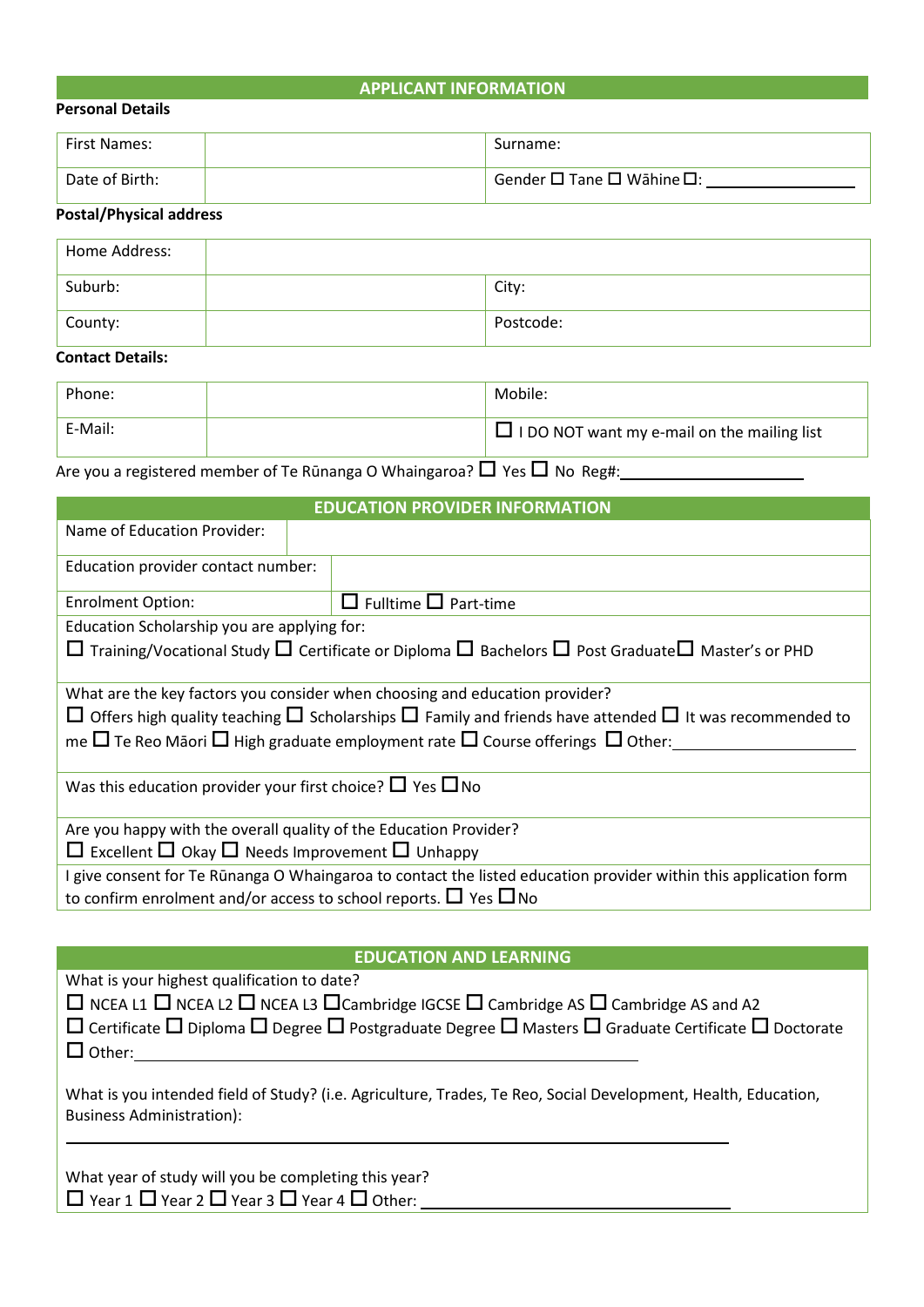| What is the full title of your intended qualification? |
|--------------------------------------------------------|
|--------------------------------------------------------|

How are you studying?  $\square$  Online  $\square$  On Campus  $\square$  Extramural

| Is this your first year of Tertiary Study? $\Box$ Yes $\Box$ No |
|-----------------------------------------------------------------|
| Please list the subjects you are studying in 2019               |

We want to hear about YOU and YOUR aspirations for your Whānau, Hapū, Iwi. On a separate sheet, please provide a written korero (250-word limit).

| Topic #1 | Tell us who you are, how you are involved with your whanau, hapu to date and from this what you<br>consider to be the biggest challenge for our people going forward. How would you help address |
|----------|--------------------------------------------------------------------------------------------------------------------------------------------------------------------------------------------------|
|          | this challenge?                                                                                                                                                                                  |

| <b>TE REO MÃORI (OPTIONAL)</b>                                                                                                          |
|-----------------------------------------------------------------------------------------------------------------------------------------|
| Are you learning Te Reo Māori? $\Box$ Ae $\Box$ Kähore                                                                                  |
|                                                                                                                                         |
| If Ae, can you indicate where                                                                                                           |
| $\Box$ Spoken at home $\Box$ Books $\Box$ Internet $\Box$ Online Apps $\Box$ At a centre $\Box$ Other:                                  |
| If you are not and you are wanting them to learn Te Reo Maori, what are the barriers for you?                                           |
|                                                                                                                                         |
|                                                                                                                                         |
|                                                                                                                                         |
|                                                                                                                                         |
| What type of Te Reo Māori resources would you support for you and your whānau to learn Te Reo.                                          |
| $\Box$ Books $\Box$ Online (Podcasts & Webinars) $\Box$ Games $\Box$ Apps $\Box$ Waiata $\Box$ Print material $\Box$ Wānanga $\Box$ Reo |
|                                                                                                                                         |
| <b>BANK ACCT. DETAILS</b>                                                                                                               |
| Payment made to?                                                                                                                        |
| $\Box$ My nominated account $\Box$ Direct to education provider                                                                         |
| <b>Bank Account Name:</b>                                                                                                               |

Bank Account Number:

Bank Branch Account Suffix

Bank Name: \_ Payment Reference: